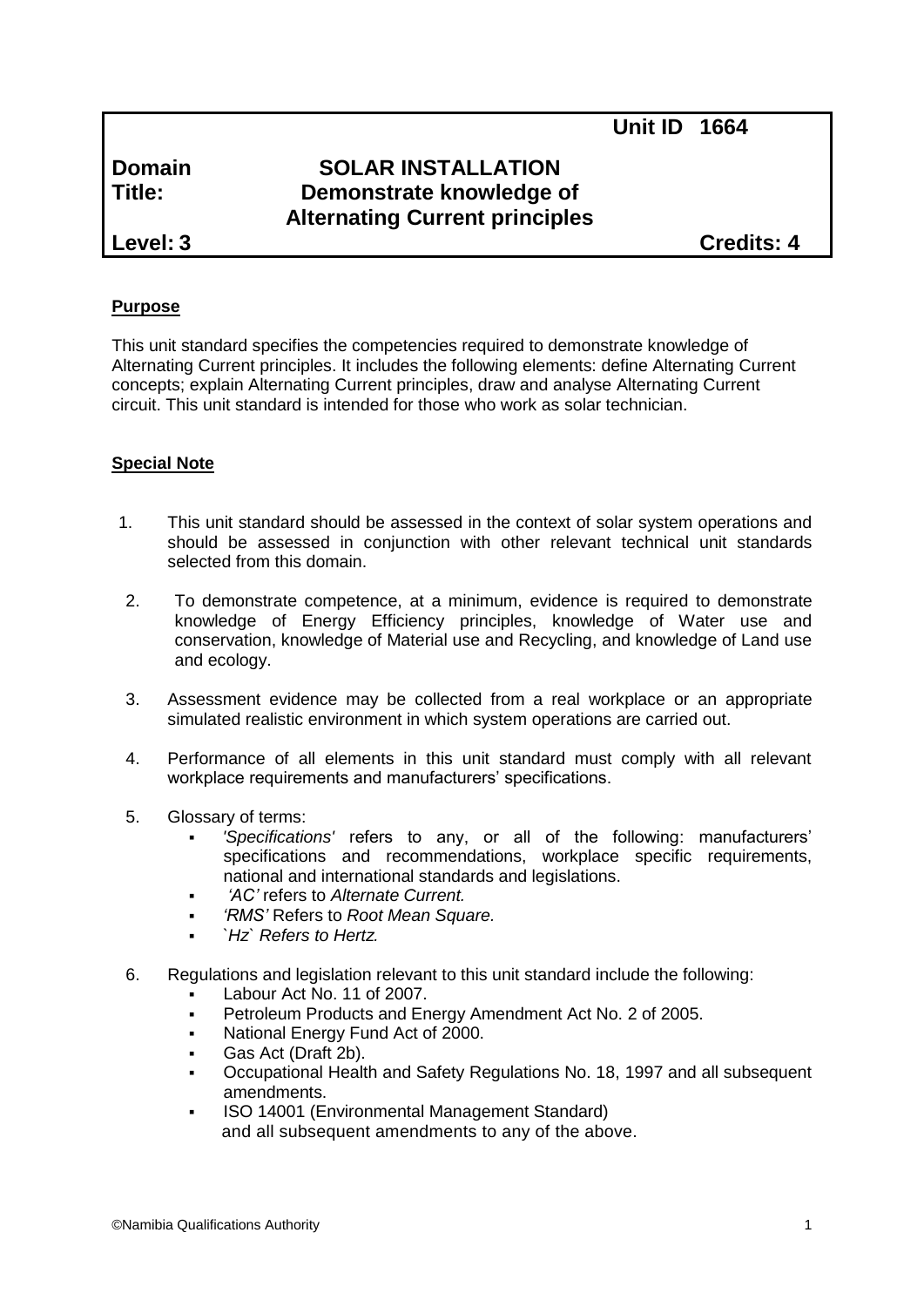## **Quality Assurance Requirements**

This unit standard and others within this subfield may be awarded by institutions which meet the accreditation requirements set by the Namibia Qualifications Authority and the Namibia Training Authority and which comply with the national assessment and moderation requirements. Details of specific accreditation requirements and the national assessment arrangements are available from the Namibia Qualifications Authority on [www.namqa.org](http://www.namqa.org/) and the Namibia Training Authority on [www.nta.com.na.](http://www.nta.com.na/)

## **Elements and Performance Criteria**

## **Element 1: Define Alternating Current concepts**

#### **Range**

AC components include but not limited to Impedance, phase relations, resonance and RMS quantities of the components.

#### **Performance criteria**

- 1.1. The fundamental coil and slip rings of an alternator are defined.
- 1.2. The field windings and magnetic poles are described.
- 1.3. The construction of an alternator is drawn and explained.
- 1.4. The generated sinusoidal e.m.f production is explained.
- 1.5. The frequency units in hertz are defined.

# **Element 2: Explain Alternating Current principles**

#### **Performance criteria**

- 2.1. Electricity and Magnetism is defined.
- 2.2. Electrostatic and electromagnetism is defined.
- 2.3 The rotating Vector (Phaser) is defined.
- 2.4 The length of the phaser representing the maximum root mean square and instantaneous values are explained.
- 2.5 The calculations of the above mention values are performed.
- 2.6 The production of a pure sine wave is drawn to scale.

#### **Element 3: Draw and analyse an Alternating Current circuit**